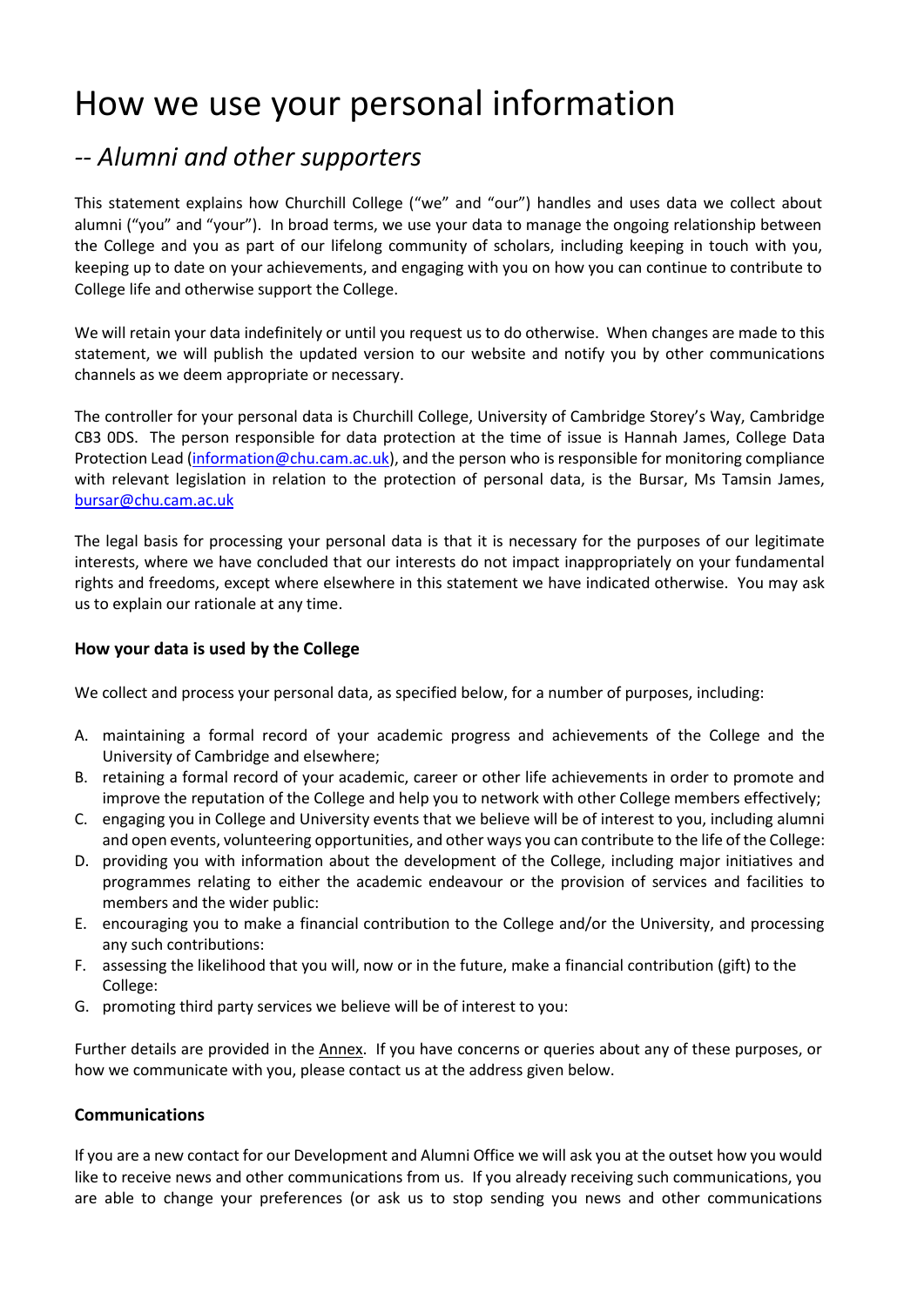completely) by emailing [alumni@chu.cam.ac.uk.](mailto:alumni@chu.cam.ac.uk) You may request changes at any time.

#### **Who we share data with**

We believe that most alumni understand in detail the complex and many interactions of the College with the University of Cambridge. Personal data of our members is shared with the University routinely throughout any course of study, and it is our strong preference to continue such collaborative working thereafter.

The University and its partners (including the College) have a data sharing agreement to govern the sharing of personal data of alumni and other supporters. This is necessary because they are distinct legal entities. The agreement outlines that, depending on constraints set by you, and which you may change at any time, the University and College may share any of the above categories of personal data with the University, and can be viewed in full at <https://www.ois.cam.ac.uk/policies-and-protocols/data-sharing-protocols/>. Any transmission of data to or from the University is managed through agreed processes which comply with UK data protection legislation.

For clarity, the College has a separate database from the University, but has access to the University's database: additionally, we maintain other electronic and paper records.

The University has its own data protection statement and procedures – see: <https://www.alumni.cam.ac.uk/data-protection>

Additionally, we share data on a considered and confidential basis, where appropriate, with:

- Cambridge in America (the University's affiliate alumni office in the US),
- third party agencies who provide us with data in the public domain about alumni and supporters, as outlined above,
- selected companies who provide College-branded or College-endorsed products and services, as outlined above,
- volunteer partners closely related to us (e.g. College trustees, development board members, alumni group representatives), and
- contractors providing services to you on our behalf or services to us (our "data processors"), as outlined above.

We also facilitate communication between individual alumni (of the College or the University), but in doing so we do not release personal contact details without prior permission.

Any transfers of your data overseas or to international organisations, as set out above, are protected either by an adequacy decision by the European Commission or by standard data protection clauses adopted by the European Commission (which are available from our Data Protection Officer) or, before 25 May 2018, by a self-assessment of adequacy.

#### **Your rights**

You have the right: to ask us for access to, rectification or erasure of your data; to restrict processing (pending correction or deletion); to object to communications or direct marketing; and to ask for the transfer of your data electronically to a third party (data portability). Some of these rights are not automatic, and we reserve the right to discuss with you why we might not comply with a request from you to exercise them.

Where you opt out of all future communications or exercise your right to erasure, we will continue to maintain a core set of personal data (name, subject(s), matriculation and graduation details, unique University identification number and date of birth) to ensure we do not contact you inadvertently in future, while still maintaining our record of your academic achievements. We may also need to retain some financial records about you for statutory purposes (e.g. Gift Aid, anti-fraud and accounting matters).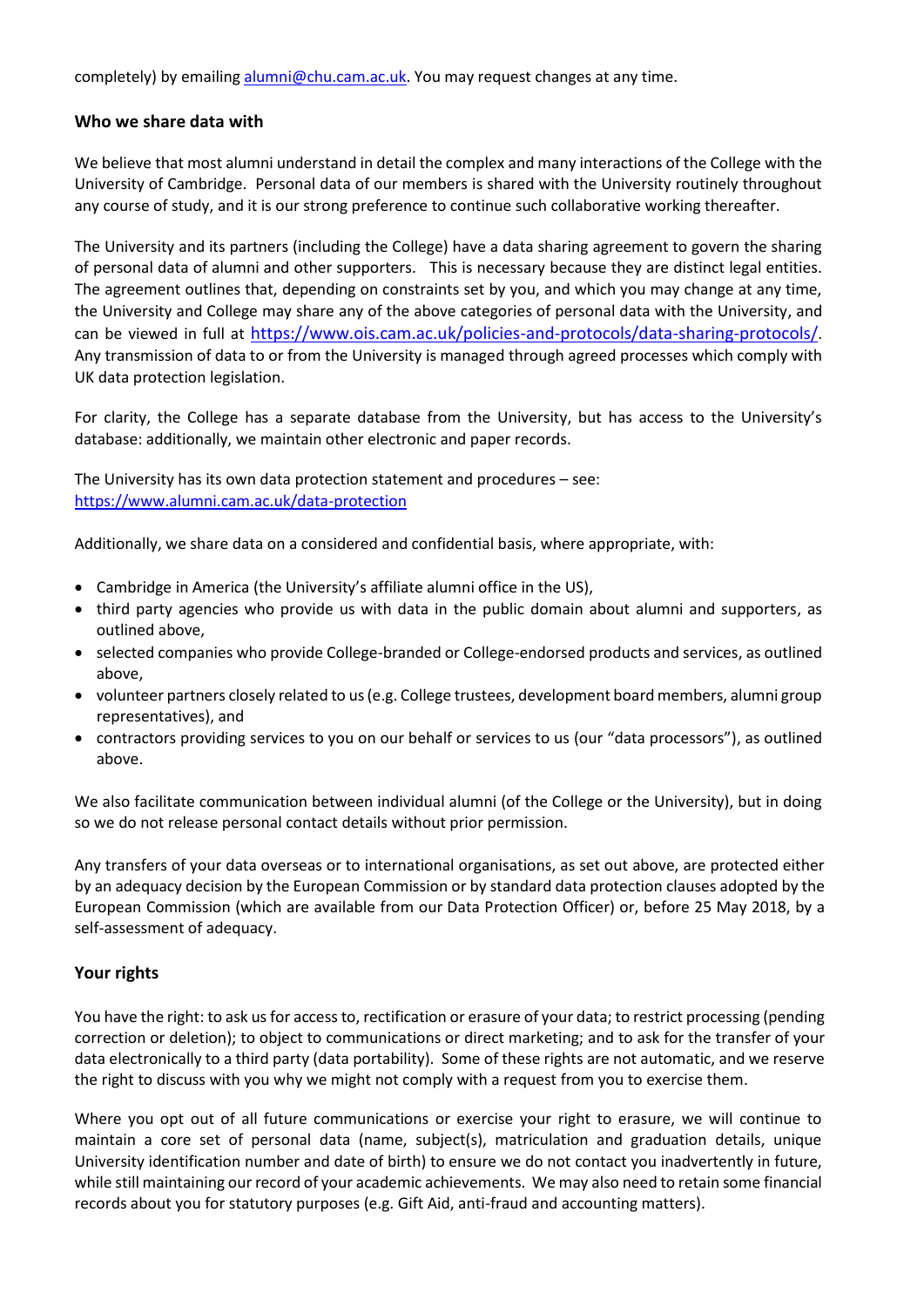You retain the right at all times to lodge a complaint about our management of your personal data with the Information Commissioner's Office at https://ico.org.uk/concerns/

> *Last updated: 05/05/21 Hannah James*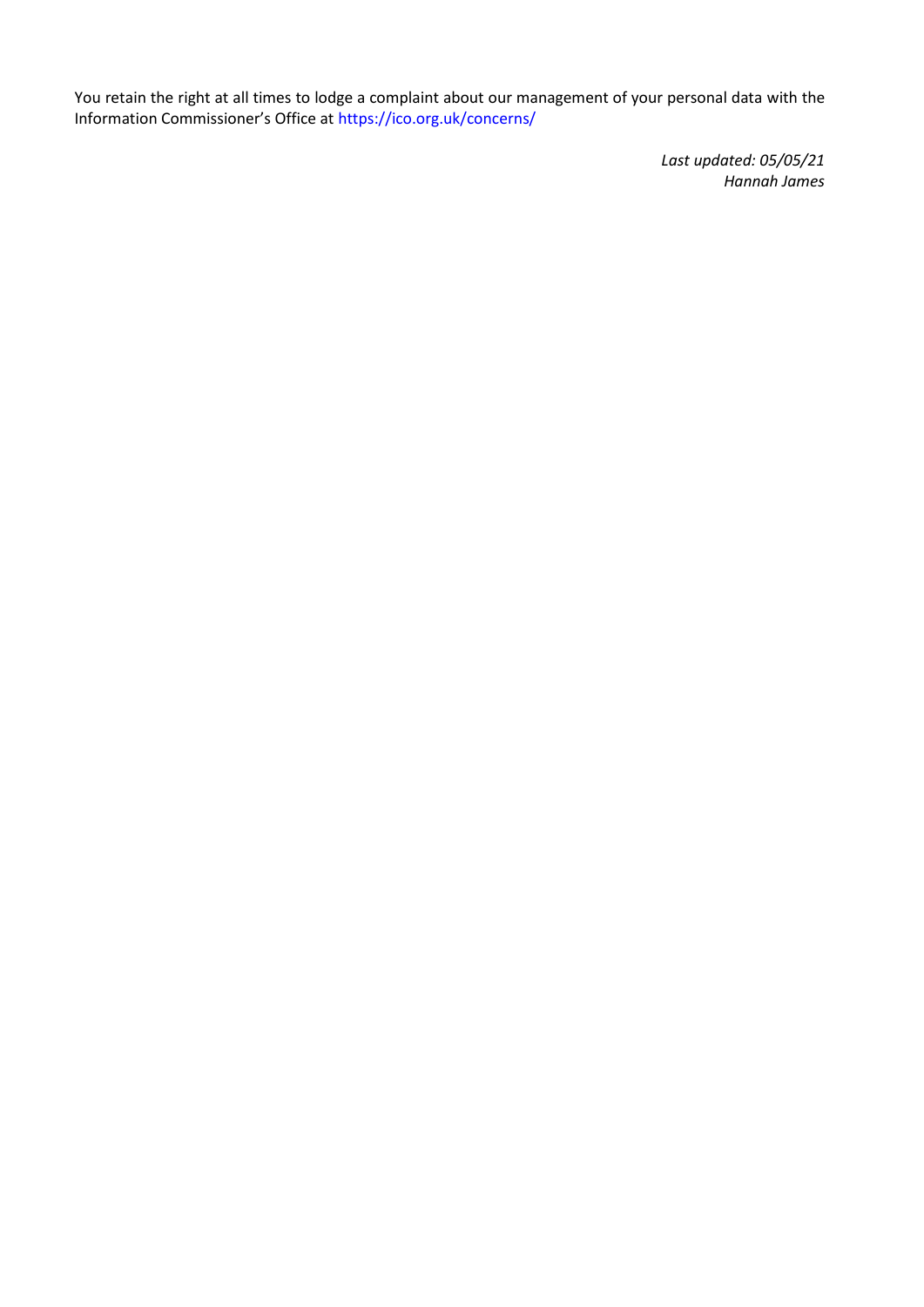#### **ANNEX**

We collect and process your personal data, as specified below, for a number of purposes, including:

A. maintaining a formal record of your academic progress and achievements of the College and the University of Cambridge and elsewhere:

We retain personal data (provided by you or by the University of Cambridge, or created by us), including:

- i) your current name and any previous names you have had;
- ii) unique personal identifiers (e.g. student number, CRSID, date of birth, photograph);
- iii) your current and previous contact details;
- iv) your application details, our assessment of your application and the details of any offer(s) of study we have made;
- v) records of your academic provision from the College (including supervisions, College examinations and other academic support);
- vi) matriculation and graduation details and records of your academic qualifications (including those prior to becoming a member of the College);
- vii) other details of your academic progress or achievement (e.g. College or University awards or prizes);
- B. retaining a formal record of your academic, career or other life achievements in order to promote and improve the reputation of the College and help you to network with other College members effectively:

We retain personal data (provided by you), including:

- i) details of your achievements since you completed your course(s) of study;
- ii) membership of College and external clubs and societies (including alumni groups);
- iii) your previous and current employment status (including retirement), including job title, sector, income and work contact details, dates of employment.

When you provide this information, we will assume (unless you notify us otherwise) that we can promote these achievements in our public literature, and can use this information for other purposes outlined in this statement. We may supplement information from other public sources that we consider to be reliable (e.g. your public social media profile(s), Queen's Honours List, Companies House, high profile news reports or articles) and may check their accuracy with your from time to time.

C. engaging you in College and University events that we believe will be of interest to you, including alumni and open events, volunteering opportunities, and other ways you can contribute to the life of the College:

We retain personal data (provided by you or by the University of Cambridge, or created by us), including:

- i) known relationships with other members (past or present) of the University of Cambridge or any of the Colleges;
- ii) your previous attendance at College or University events;
- iii) information about your areas of personal interest;
- iv) personal data relating to your attendance at events and your personal preferences (e.g. dietary or accommodation requirements or requests);
- v) records of any communications (verbal or written) we have had with you, including the purpose and outcome of those communications.

When you provide this information, we will assume (unless you notify us otherwise) that we can use this information for other purposes outlined in this statement. We may supplement information from other public sources that we consider to be reliable (e.g. your public social media profile(s), University publications, high profile news reports or articles) and may check their accuracy with your from time to time.

D. providing you with information about the development of the College, including major initiatives and programmes relating to either the academic endeavour or the provision of services and facilities to members and the wider public: